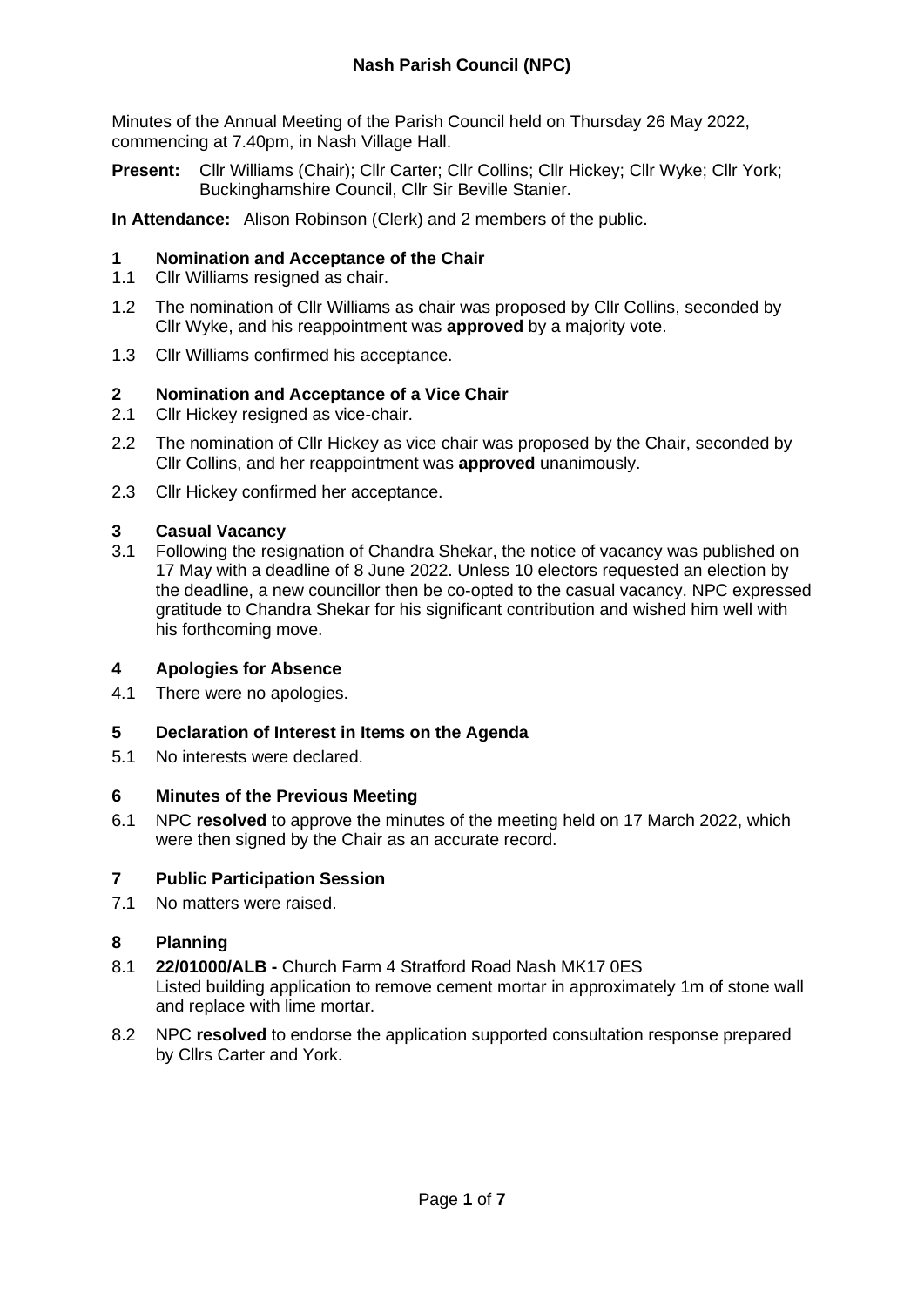- 8.3 **22/00728/CPE -** Holywell Farm House, Thornton Road, Nash, MK17 0EY Certificate of Lawfulness for the existing use of stables (formerly an agricultural barn).
- 8.4 NPC **resolved** to endorse the no objection consultation response prepared by Cllrs Hickey and Wyke.

## **Nash Neighbourhood Plan**

8.5 The Chair of the Nash Neighbourhood Plan Committee confirmed the examiner had now been appointed by Buckinghamshire Council and was expected to start work shortly. The timing of the next stage would in part be determined by Buckinghamshire Council. When the timing had previously been discussed NPC had agreed it was important to avoid the referendum in the summer holiday period.

# **9 Matters Around the Village**

# **Nash Recreation Ground and Play Area**

# 9.1 Cllr York reported:

- (a) Most of the feedback about the refurbished play area had been positive.
- (b) He would be overseeing the installation of the additional gate and picnic unit on 2 June 2022 when he hoped the final snagging would be completed.
- (c) He had undertaken to carry out remedial work to address the rabbit holes before the jubilee event took place on 4 June.
- (d) It might be necessary to reseed some of the play area grass in the autumn.
- 9.2 NPC congratulated and thanked Cllr York for all his work. He was also thanked for donating the new football nets.

## **The Pond**

9.3 Cllr Hickey explained it was proving difficult to obtain quotes for the pond redevelopment project. She talked about the limited scope of the quote circulated for the meeting and said she was expecting another quote shortly that was more likely to meet the requirements.

# **Flagpole**

9.4 Cllr Collins confirmed planning permission was not required for a Nash flag if the proposed competition was to go ahead. He asked for the residents who donated the rock on which the plaque had been mounted and the resident who was restitching the union flag to be thanked in the minutes.

# 9.5 NPC **resolved** to:

- (a) Purchase a St George's flag.
- (b) Proceed with a community competition to design a flag for Nash.
- (c) Thank Cllr Collins for all his work and for undertaking to fly the Union and St George's flags in accordance with the relevant rules. Assuming the proposed flag for Nash went ahead, it would be flown when the Union and St George's flags were not.

**Action:** Clerk to purchase St George's flag, advise W&VCB of the project completion and request the grant funding. Cllr Williams to instigate the community competition to design a flag for Nash.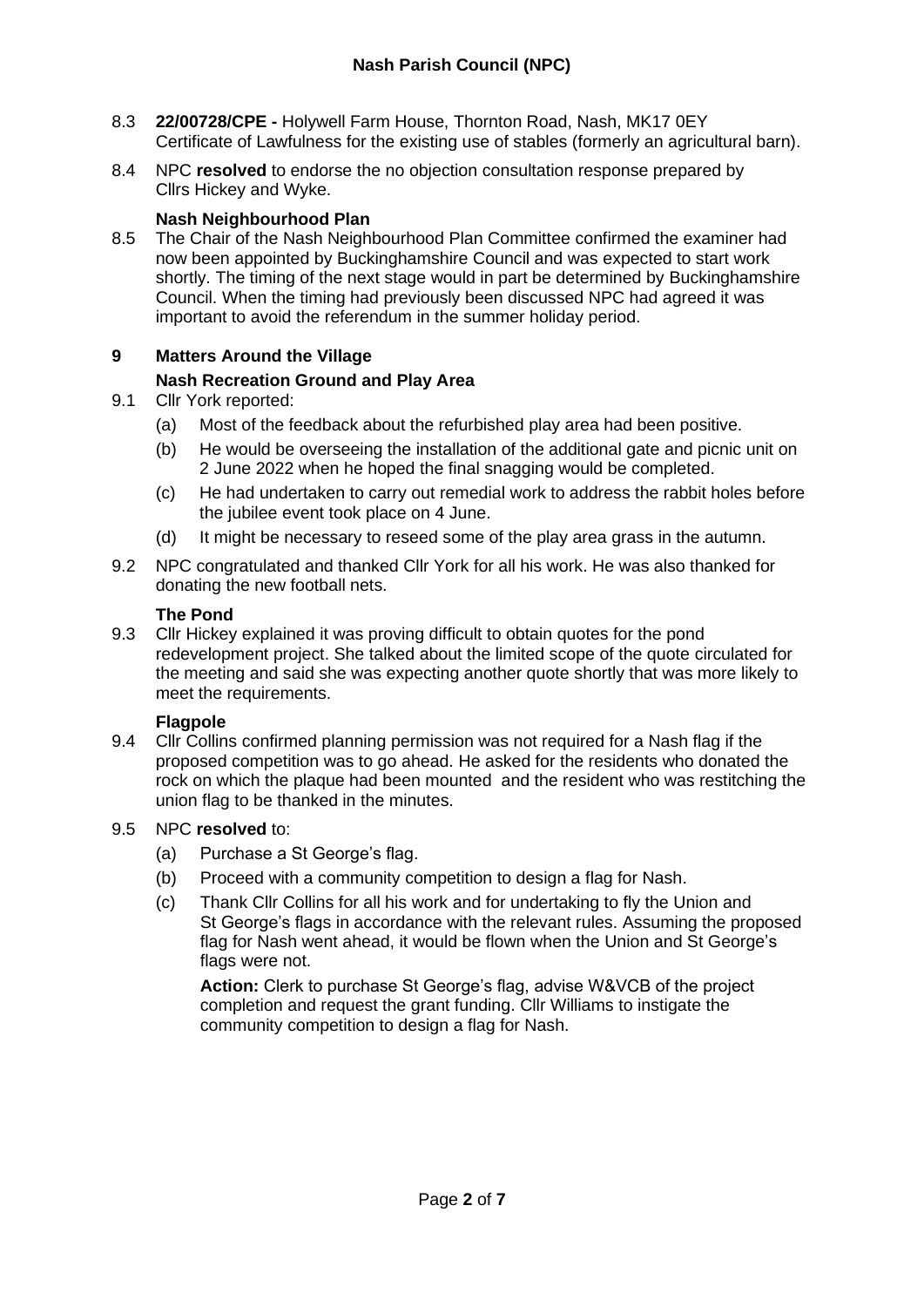# **Nash Exchange**

9.6 Following discussion of an oral report from the Chair, NPC **resolved** to ask him to write to Myles Millward, Senior Planning Compliance and Enforcement Officer, Buckinghamshire Council, to elicit a conclusion to the investigation.

**Action:** Cllr Williams to take forward.

## **The Old Chapel Graveyard**

- 9.7 Cllr Carter explained the £10,000 offered by the trustees to NPC for the ownership of and responsibility for the Old Chapel Graveyard was the amount allocated in the original Trust Deed for its upkeep. The transfer of the lump sum required the agreement of the Charity Commission. He said the interest from the lump sum should be sufficient to cover the required extension of NPC's insurance and for the time being the volunteer group would continue to maintain the Old Chapel Graveyard without charge. The Chair acknowledged the need for 'topple testing' and confirmed it would be undertaken if ownership was transferred to NPC.
- 9.8 NPC **resolved** to offer to purchase the Old Chapel Graveyard for £1 conditional upon the Charity Commission agreeing to the transfer of the £10,000 lump sum.

**Action:** Clerk to write to the Trustees.

### **Nash in Bloom**

9.9 The Chair talked about how well the initiative had progressed in a relatively short time. He said there was now a need to identify a community co-ordinator to continue to take it forward. He thanked Cllr York on behalf of NPC for agreeing to arrange a bank account for Nash in Bloom and for reimbursement to be made to the resident who had covered the materials costs.

**Action:** Cllr York to take forward.

## **Bat and Bee Boxes**

9.10 Cllr Collins said most of the boxes had now been installed. Once the final boxes were installed, he would provide the Clerk with a map of the box locations. Cllr Collins was thanked for undertaking the project.

**Action**: Cllr Collins to complete the project.

#### **Footpaths and Hedgerows**

9.11 NPC **resolved** to ask the Clerk to write to the resident who had expressed concern about a hedge in the village to explain the parish council had no jurisdiction over privately owned hedges. She should suggest it be raised directly with the owners and mention hedge cutting was legally restricted by DEFRA during the breeding season. **Action:** Clerk to take forward.

#### **Post-box**

9.12 The response received from the Postal Review Panel to the escalated complaint acknowledged, despite the multiple assertions to the contrary by Royal Mail, that Buckinghamshire Council not NPC was consulted. Although it was unclear whether the request from the Postal Review Panel for the engineer to revisit would be taken forward by Royal Mail, the Clerk had stressed the importance of NPC being represented and consulted.

**Action:** Clerk to ensure the matter remained on the agenda.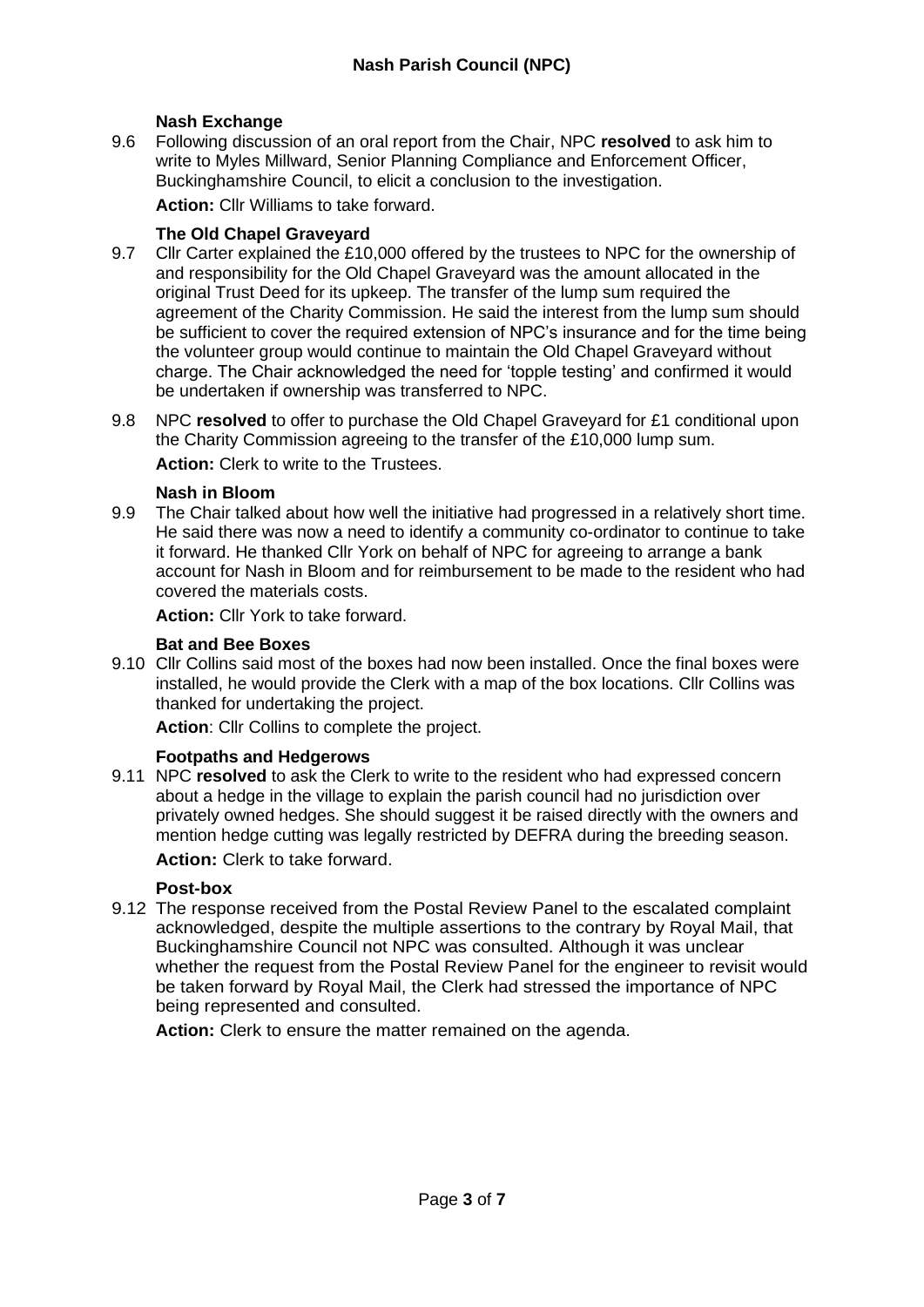## **Litter Pick Between the Villages**

9.13 Cllr Collins suggested he write to Nespresso and Strongbow asking these companies to sponsor the removal of the empty coffee pods and cans which accounted for most of the litter between the villages. In the meantime, the decision about whether to hold another litter pick in the autumn was deferred.

Action: Cllr Collins to write on behalf of NPC as proposed.

## **Road and Street Signs**

9.14 Cllr Chilver had arranged for the area technician to order a replacement for the missing Nash sign. Cllr Stanier undertook to raise the other road and street signs which were either missing or required repair with the area technician if NPC provided the information required to do so.

**Action**: Clerk to prepare draft response and then ask NPC to check it and provide input so the requested information could be sent to Cllr Stanier.

#### **10 Finance Report**

## **Payments and Receipts**

## 10.1 NPC **resolved** to approve the following payments:

| Date of<br><b>Payment</b> | <b>Recipient</b>               | <b>Description</b>                     | Total<br><b>Expenditure</b> |
|---------------------------|--------------------------------|----------------------------------------|-----------------------------|
|                           | 01/03/2022 Npower (for eon)    | <b>Streetlighting December</b>         | £66.30                      |
|                           | 10/03/2022 Gary White          | Shared skip for bus shelter project    | £85.00                      |
|                           | 18/03/2022 Alison Robinson     | Printer Ink                            | £15.89                      |
|                           | 18/03/2022 Nash Village Hall   | Hall hire, PO box 1.10.21 - 31.3.22    | £192.00                     |
|                           | 21/03/2022 Signline MK Limited | <b>Recreation Ground Closure Signs</b> | £28.80                      |
|                           | 21/03/2022 Flagpole Express    | Flagpole                               | £174.00                     |
| 21/03/2022 HSBC           |                                | Current account charge February        | £8.00                       |
|                           | 29/03/2022 Alison Robinson     | Flag reimbursement                     | £21.99                      |
| 29/03/2022 HMRC           |                                | PAYE January - March                   | £206.00                     |
|                           | 29/03/2022 Alison Robinson     | Salary Jan - Mar, backpay and WFH      | £899.32                     |
| <b>Total</b>              |                                |                                        | £1,697.30                   |

**NPC Cashbook Financial Year 2022/23 - Payments**

| Date of           | <b>Recipient</b>           | <b>Description</b>                     | Total              |
|-------------------|----------------------------|----------------------------------------|--------------------|
| <b>Payment</b>    |                            |                                        | <b>Expenditure</b> |
|                   |                            |                                        |                    |
|                   | 20/04/2022 William Smith   | Rodent control                         | £300.00            |
|                   | 22/04/2022 Npower for eon  | Streetlighting January and February    | £122.58            |
| 22/04/2022 HSBC   |                            | Fees March                             | £8.00              |
| 25/04/2021 BMKALC |                            | Annual subscription                    | £77.14             |
| 24/04/2022 NVHC   |                            | PO box and hall hire 1.10.21 - 31.3.22 | £192.00            |
|                   | 26/04/2022 Npower for eon  | <b>Streetlighting March</b>            | £58.95             |
|                   | 28/04/2022 Alison Robinson | Consumables reimbursement              | £13.00             |
|                   | 28/04/2022 Bridget Knight  | <b>Internal Auditor</b>                | £90.00             |
| Total             |                            |                                        | £861.67            |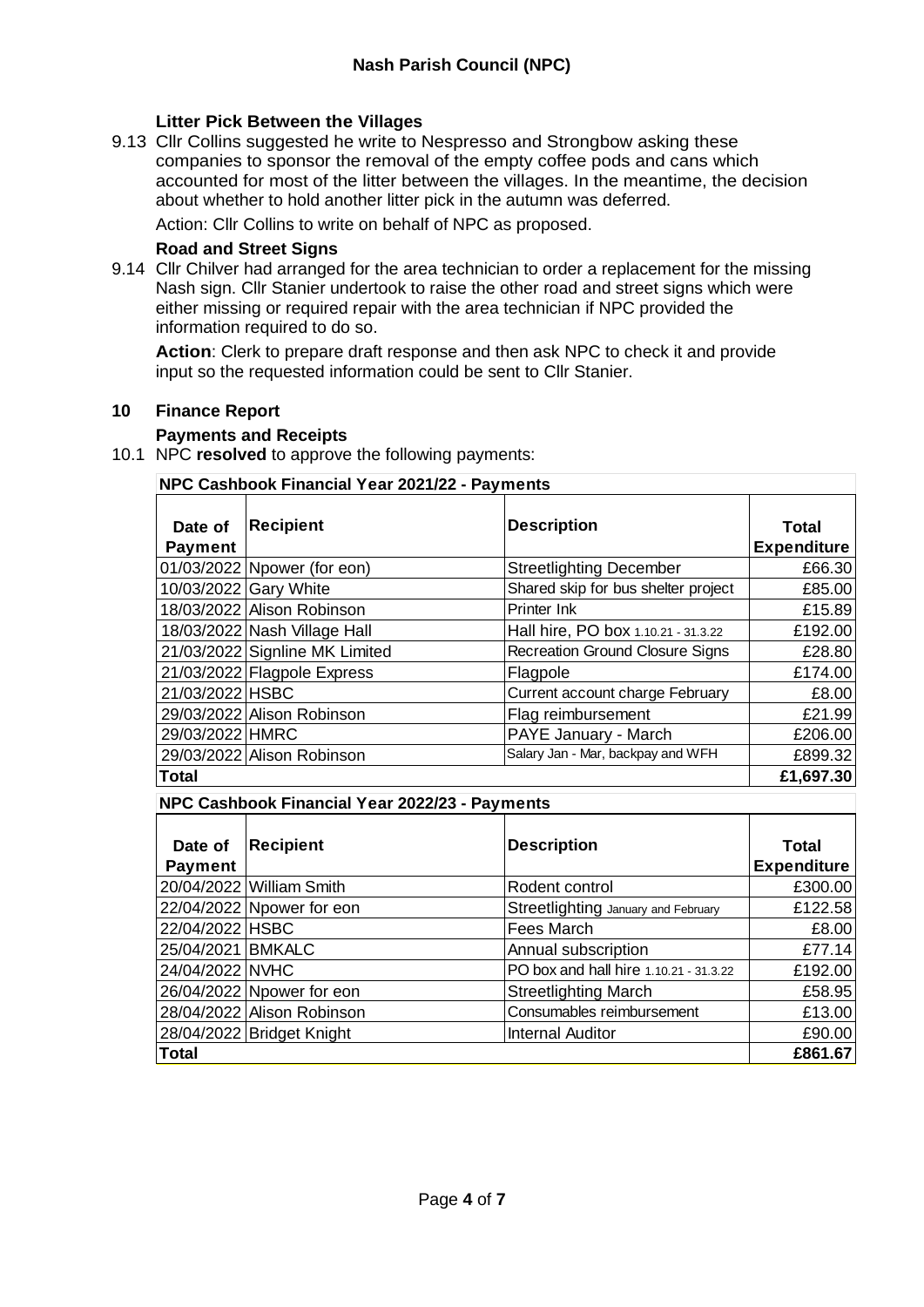10.2 NPC **noted** the following receipts:

| Nash Parish Council Financial Year 1 April 2021 - 31 March 2022 |                      |                                 |              |        |
|-----------------------------------------------------------------|----------------------|---------------------------------|--------------|--------|
| Date                                                            | <b>Received From</b> | <b>Description</b>              |              | Amount |
| 04/03/2022 HSBC                                                 |                      | <b>General Reserve Interest</b> |              | £0.37  |
| 04/03/2022   HSBC                                               |                      | <b>Asset Reserve Interest</b>   |              | £0.08  |
|                                                                 |                      |                                 | <b>Total</b> | £0.45  |
| Nash Parish Council Financial Year 1 April 2022 - 31 March 2023 |                      |                                 |              |        |

| <b>Date</b>     | <b>Received From</b>               | <b>Description</b>                   | <b>Amount</b> |  |
|-----------------|------------------------------------|--------------------------------------|---------------|--|
|                 | 01/04/2022 Buckinghamshire Council | Devolved grass contribution          | £1,568.13     |  |
|                 | 12/04/2022 Buckinghamshire Council | Precept first instalment             | £9,250.00     |  |
| 22/04/2022 HMRC |                                    | VAT recovery financial year 2021/2   | £886.68       |  |
|                 | 26/04.2022 Buckinghamshire Council | S106 funding (£716 still to claimed) | £37,000.00    |  |
| <b>Total</b>    |                                    |                                      | £48,704.81    |  |

# **The Current Financial Position**

10.3 NPC **noted** the financial position on 31 March and 30 April 2022:

| <b>Current/Community Account</b>                                   |                                                                                           | £1,101.63                                                                                                                                                          |
|--------------------------------------------------------------------|-------------------------------------------------------------------------------------------|--------------------------------------------------------------------------------------------------------------------------------------------------------------------|
| <b>General Reserve Account</b>                                     |                                                                                           | £14,249.15                                                                                                                                                         |
| Asset Reserve Account                                              |                                                                                           | £2,892.91                                                                                                                                                          |
|                                                                    |                                                                                           | £18,243.69                                                                                                                                                         |
|                                                                    |                                                                                           |                                                                                                                                                                    |
|                                                                    |                                                                                           |                                                                                                                                                                    |
|                                                                    |                                                                                           | £19,940.54                                                                                                                                                         |
|                                                                    |                                                                                           | £0.45                                                                                                                                                              |
|                                                                    |                                                                                           | £1,697.30                                                                                                                                                          |
| Closing Balance as at 31.3.22                                      |                                                                                           | £18,243.69                                                                                                                                                         |
|                                                                    |                                                                                           |                                                                                                                                                                    |
|                                                                    |                                                                                           | £48,944.77                                                                                                                                                         |
| <b>Current/Community Account</b><br><b>General Reserve Account</b> |                                                                                           | £14,249.15                                                                                                                                                         |
| <b>Asset Reserve Account</b>                                       |                                                                                           | £2,892.91                                                                                                                                                          |
|                                                                    |                                                                                           | £66,086.83                                                                                                                                                         |
|                                                                    |                                                                                           |                                                                                                                                                                    |
|                                                                    |                                                                                           |                                                                                                                                                                    |
|                                                                    |                                                                                           |                                                                                                                                                                    |
| Opening Balance as at 01.4.22                                      |                                                                                           | £18,243.69                                                                                                                                                         |
|                                                                    |                                                                                           | £48,704.81                                                                                                                                                         |
|                                                                    |                                                                                           | £861.67                                                                                                                                                            |
|                                                                    | <b>Total Bank Accounts</b><br>Opening Balance as at 01.3.22<br><b>Total Bank Accounts</b> | <b>Bank Statement Balance as at 31.3.22</b><br>21211633<br>31211862<br>41212850<br><b>Bank Statement Balance as at 30.4.22</b><br>21211633<br>31211862<br>41212850 |

# **Finance Group Report and Recommendations**

- 10.4 The Finance Group met on 16 May 2022 and agreed to put forward the following recommendations for approval by NPC:
	- (a) The cost of training for new councillors should in future be repaid on pro-rata basis if a new councillor resigned within 12 months of accepting office.
	- (b) NPC should pay for any items of basic office equipment required by the new clerk. Cllrs Colins and Hickey may be able to donate some surplus items.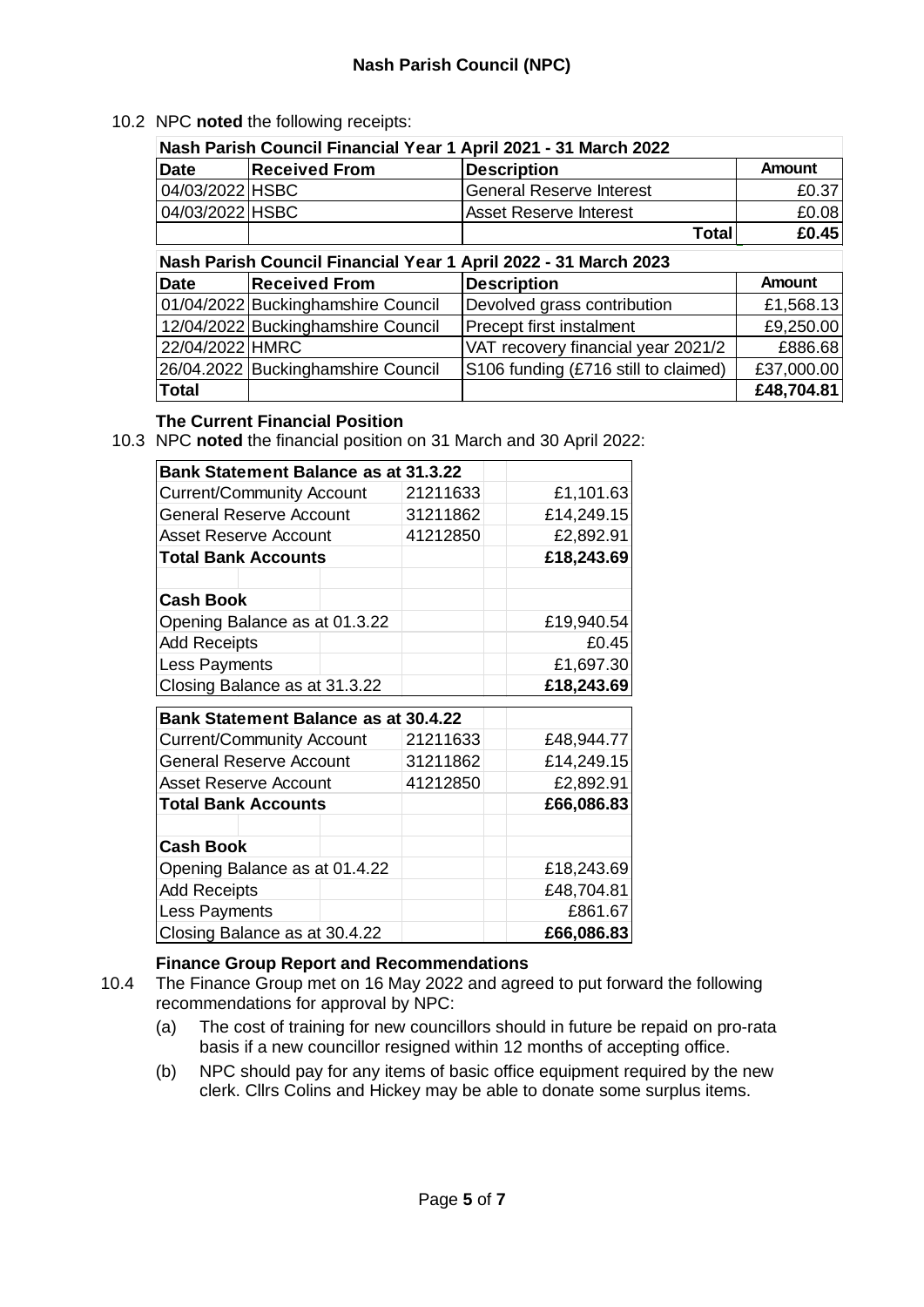- (c) NPC should pay the increased rate requested by the contractor for the parish grass cutting. The contractor was currently running the business at a loss and was seeking an increase from £2,549 to £2,677.85. It was largely affordable from the £2,676 budget allocation. However, there would no longer be a contingency to cover any additional work which may be needed.
- (d) NPC should pay the increased rate requested by the contractor for the devolved grass cutting. The contractor was running the business at a loss and was seeking an increase from £440.50 pcm to £460 pcm. The increased cost for 2022 was £3,220. The NPC 2022/3 budget allocation was £1,516 and the Bucks Council contribution was now £1, 522.46 (total £3,038.46).
- (e) Buckinghamshire Council should be asked to increase the contribution it provided to help meet the increased cost of devolved grass cutting.
- (f) The updated asset register.
- (g) The insurance renewal.
- (h) The reappointment of Bridget Knight as Internal Auditor for 2022/3 financial year.
- (i) The continuation of the Finance Group.
- 10.5 NPC **resolved** to approve the recommendations from the Finance Group. **Action:** Clerk to take forward.

## **11 Buckinghamshire Council**

- 11.1 Cllr Stanier reported Cllr David Goss had been appointed as the new Chair of the Winslow and Villages Community Board.
- 11.2 Cllrs Carter and Wyke asked about the funding of the widespread mobile traffic notice signs. The need to correct the spelling error in one of the messages from 'trough' to 'through'.

**Action:** Cllr Stanier to investigate the funding source. Cllrs Collins and Wyke to provide Cllr Stanier with the location(s) of the mis-spelt sign.

#### **12 Governance Matters**

#### **Standing Orders and Financial Regulations**

- 12.1 NPC **noted** Cllr Carter intended to present a proposed revision to standing order 13 clause 4d at the July meeting.
- 12.2 NPC **resolved** to approve for the Standing Orders and Financial Regulations for readoption.

#### **Councillors' Responsibilities and Representation on External Bodies**

12.3 NPC **resolved** to approve the continuation of the current responsibilities. Cllr Carter confirmed he would continue to represent NPC on various external bodies.

#### **13 Internal Audit Financial Year 2021/22**

- 13.1 NPC **resolved** to approve the Internal Audit Report.
- 13.2 NPC **resolved** to approve the 2021/22 Annual Governance Statement.
- 13.3 NPC resolved to approve the 2021/22 Annual Accounting Statement.
- 13.4 NPC resolved to approve the 2022/22 Certificate of Exemption.
- 13.5 NPC noted the arrangements for the Exercise of Public Rights.